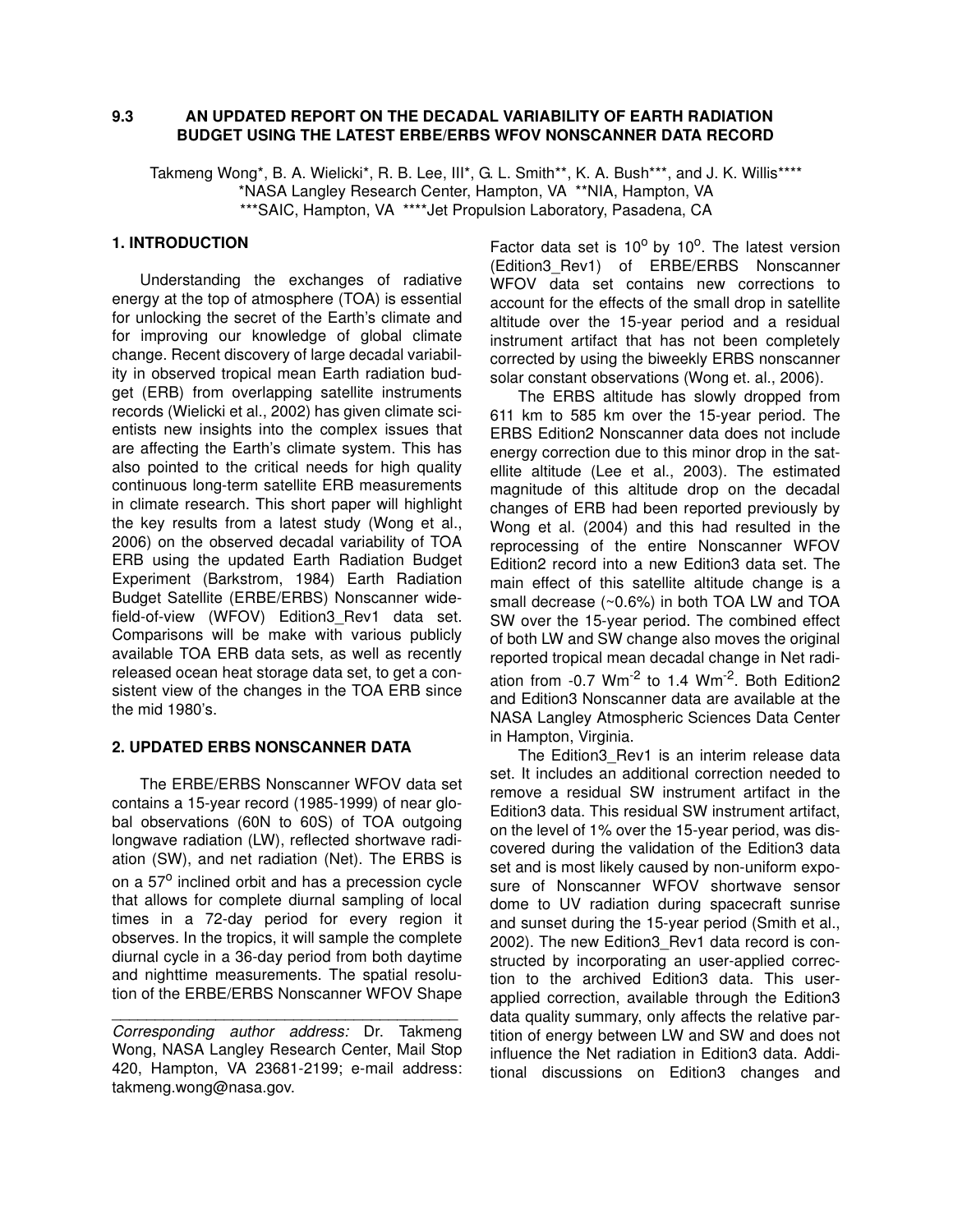Edition3\_Rev1 correction can be found in Wong et al. (2006).

Table 1 gives a summary of the decadal changes in tropical mean (20N to 20S) TOA ERB between 1980s and 1990s from the last three versions of the ERBE/ERBS Nonscanner WFOV data set. The updated Edtion3\_Rev1 data have significantly lower the earlier Edition2 estimate of decadal LW changes. On the other hand, the updated data only have very small effect on the reported decadal SW change. The decadal Net change is now positive. With these latest updates, the decadal changes in tropical mean radiation budget now stand at 0.7, -2.1 and 1.4 Wm<sup>-2</sup> for LW. SW. and Net radiation, respectively.

TABLE 1: TOA radiative flux changes  $(Wm^{-2})$ from the 1980s to 1990s from different versions of the ERBE/ERBS Nonscanner WFOV data set. Values are given as tropical mean (20N to 20S) for the 1994-1997 period minus the 1985-1989 period.

| Data Source          | <b>TOA LW</b> | <b>TOA SW</b> | <b>TOA Net</b> |
|----------------------|---------------|---------------|----------------|
| Edition <sub>2</sub> | 3.1           | $-2.4$        | $-0.7$         |
| Edition3             | 1.6           | $-3.0$        | 1.4            |
| Edition3 Rev1        | ი 7           | -21           | 1.4            |

Figure 1 shows an updated comparison of the new ERBS Nonscanner WFOV Edition3\_Rev1 deseasonalized tropical mean (20N to 20S) flux anomalies time series to the same climate model simulations used in Wielicki et al. (2002). The climate models include the Hadley Centre atmospheric climate model HadAM3 (Pope et al., 2000 and Sexton et al., 2001), the National Center for Atmospheric Research (NCAR) model CCM3 (Kiehl et al., 1998), the Geophysical Fluid Dynamics Laboratory (GFDL) climate model (Lau and Nath, 2001), and the GFDL EP (Experimental Prediction) model (Gordon et al., 2000). We also included the National Center for Environmental Prediction (NCEP)-NCAR 50-year Reanalysis, which uses NCEP 4-D assimilation model (Kistler et al., 2001). For all model runs, the deseasonalized tropical mean flux anomalies were calculated as in the satellite data, using the 1985 through 1989 period as the baseline. The comparison between Nonscanner WFOV Edition3 Rev1 deseasonalized LW anomalies and climate models is now in much better agreement, with the exception of the 1998 El Nino anomaly peak, but sizeable differences in deseasonalized SW flux and Net flux anomalies remain. Note that the 1991 to 1993 Mt. Pinatubo aerosol signal was not provided to the climate models for the simulations, and they should not be expected to show these anomalies.



FIG. 1. Comparison of time series of ERBS Nonscanner WFOV Edition3\_Rev1 deseasonalized tropical mean (20N to 20S) broadband radiation budget anomalies of longwave (top, red line) shortwave (middle, blue line), and net (bottom, green line) radiation from 1985 to 1999 against the same time series from climate models (dashed black lines are the models mean and the shaded areas are the spread of the minimum and maximum values among models). The climate models are the same models as in Wielicki et al. (2002).

#### **3. COMPARISON WITH OTHER ERB RECORDS**

Several other long term satellite-based Earth radiation budget data sets of varying quality are also available to the public. These include the High Resolution Infrared Radiation Sounder (HIRS) Pathfinder outgoing longwave radiation (OLR, Mehta and Susskind, 1999) data set, the International Satellite Cloud Climatology Project (ISCCP) FD data set (Zhang et al., 2004), and the Advanced Very High Resolution Radiometer (AVHRR) Pathfinder ERB data set (Stowe et al., 2002). Since these ERB data sets are derived from narrowband observations, they are not as accurate as the broadband ERBS Noscanner data set (Wong et al., 2006). Figure 2 shows a comparison of the ERBE/ERBS Nonscanner WFOV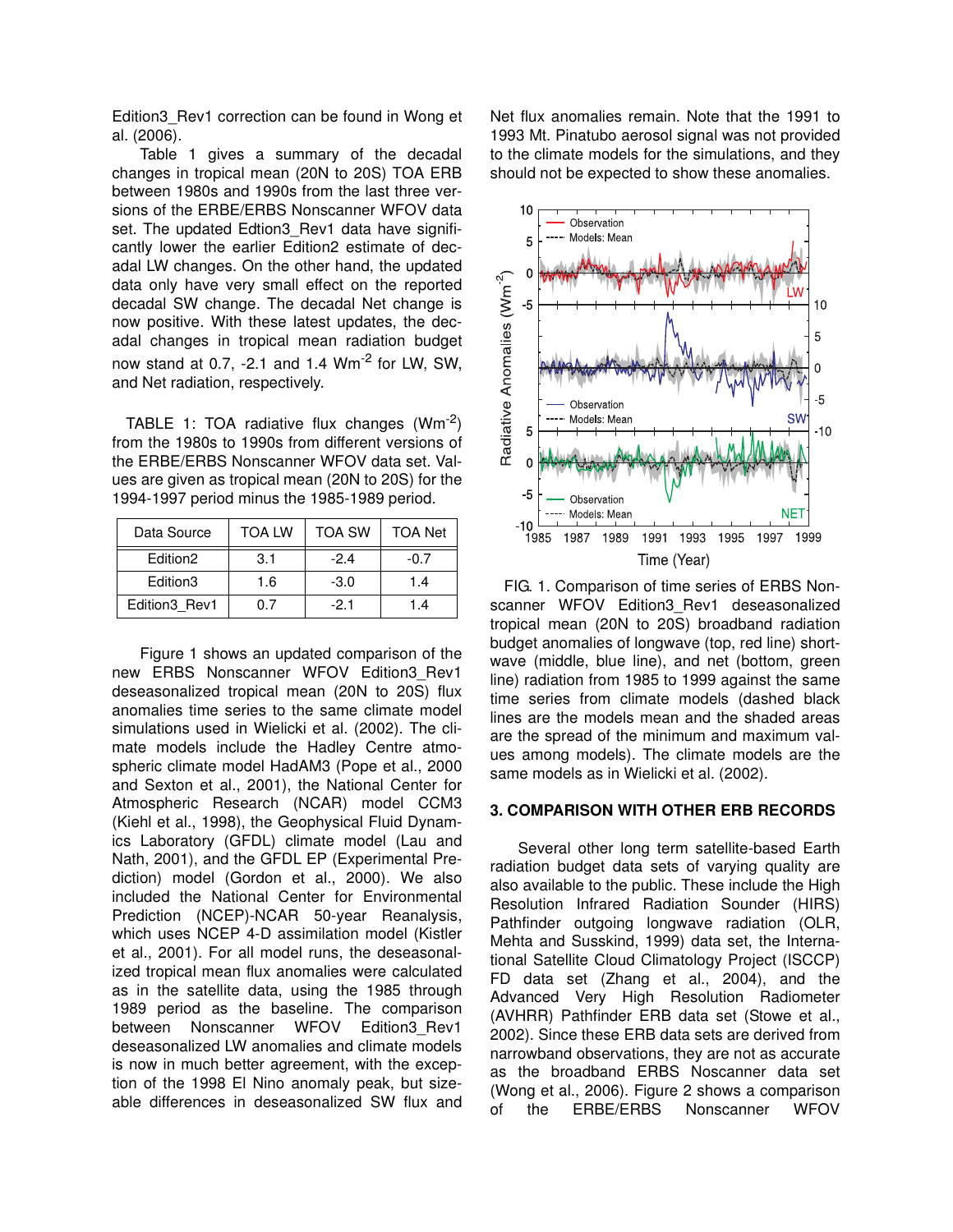Edition3\_Rev1 deseasonalized tropical mean (20N to 20S) radiative anomaly record (1985 to 1999) against deseasonalized anomalies from these three narrowband based ERB data sets. All anomalies are determined consistently using the base climatological period (1985 to 1989) as in Fig. 1. For the LW component of the ERB, the four different data sets are consistent with each other during the first half of the data record. During the second half of the data record, the ERBS Nonscanner LW, HIRS Pathfinder OLR, and the ISCCP FD LW are in close agreement. The AVHRR Pathfinder LW, however, shows much lower values than the other time series during the later part of this data record. These problems are the result of instrument intercalibration and satellite orbit change (time of day sampling) as discussed in Jacobowitz et al. (2003).



FIG. 2. Time series of deseasonalized tropical mean (20N to 20S) broadband radiation budget anomalies (longwave, shortwave, and net) from 1985 to 1999 from the ERBS Nonscanner WFOV Edition3\_Rev1 (red), ISCCP FD (blue), HIRS Pathfinder OLR (pink), and AVHRR Pathfinder ERB (green) data records. Anomalies are defined with respect to the 1985 to 1989 period.

For the SW component of the ERB, the ERBS Nonscanner WFOV Edition3\_Rev1 and the ISCCP FD data again agree well with each other over the entire span of the data period. HIRS Pathfinder provides only LW fluxes, so no SW or Net flux comparisons are possible. The AVHRR Pathfinder SW data do not agree well with the two other data sets.

The AVHRR data contain large shifts throughout the time series, again consistent with issues of intercalibration and changes in satellite orbit diurnal sampling. The net component of the ERB is the combined effect of both LW and SW fluxes. While both the ERBS Nonscanner WFOV Edition3\_Rev1 data and the ISCCP FD data are very similar to each other, the AVHRR Pathfinder Net data again diverge from the other two data sets.

Table 2 further summarizes the results of decadal changes in Earth radiation budget between the 1980s and the 1990s for these four data sets. In general, there is good agreement among ERBS Nonscanner WFOV Edition3\_Rev1, HIRS Pathfinder OLR and ISCCP FD data record. All three data set show similar decadal changes in ERB with the same sign and similar magnitude. The AVHRR Pathfinder ERB data set, however, disagrees with the other three data sets in both sign and magnitude. Jacobowitz et al. (2003) showed a promising technique for reducing these data problems in the current AVHRR Pathfinder ERB data set. The corrected AVHRR Pathfinder data set, however, is still under development and is not yet available to the public. An examination of Fig. 4 from Jacobowitz et al. (2003) indicates that the comparable numbers for Table 2 would be about  $-2.0$ ,  $+2.0$  and 0.0 Wm<sup>-2</sup> for LW, SW and Net flux, respectively. But intersatellite shifts of 4 to 5  $Wm^{-2}$  occur even in the corrected AVHRR Pathfinder data from Jacobowitz et al. (2003). We conclude that both AVHRR pathfinder and the corrected AVHRR Pathfinder ERB data are not sufficiently accurate to resolve decadal changes in tropical mean or global scale radiative fluxes. They may be more useful for regional climate signals, but these are not compared here.

TABLE 2: TOA radiative flux changes  $(Wm^{-2})$ from the 1980s to 1990s from different ERB data sets. Values are given as tropical mean (20N to 20S) for the 1994-1997 period minus the 1985- 1989 period. Dashes are shown where no data is available.

| Data Source               | TOA<br>LW | TOA<br><b>SW</b> | <b>TOA</b><br><b>Net</b> |
|---------------------------|-----------|------------------|--------------------------|
| <b>ERBS Edition3 Rev1</b> | 0.7       | $-2.1$           | 1.4                      |
| <b>HIRS Pathfinder</b>    | 0.2       |                  |                          |
| <b>AVHRR Pathfinder</b>   | $-1.4$    | 0.7              | 0.7                      |
| <b>ISCCP FD</b>           | 0.5       | $-2.4$           | 1.8                      |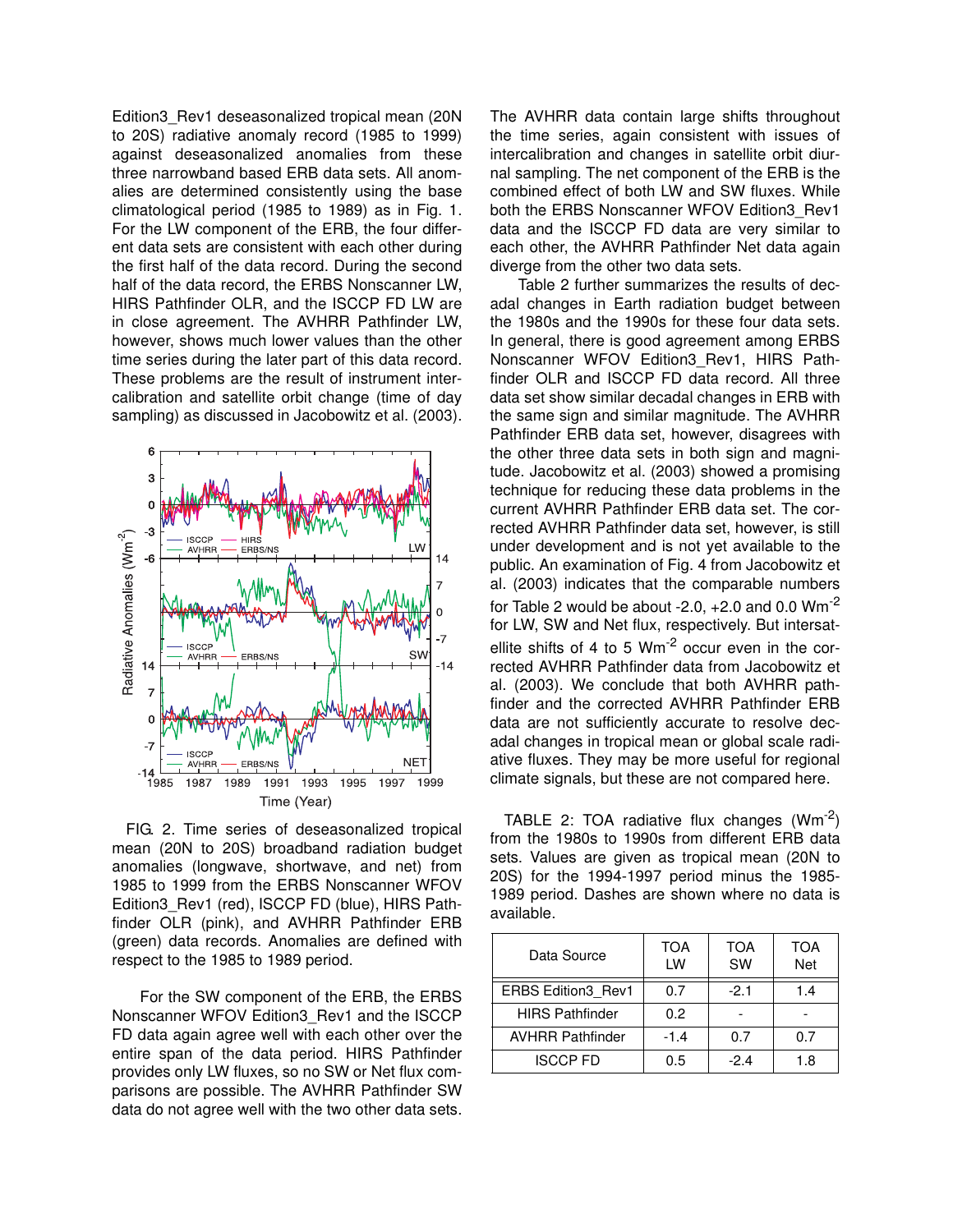### **4. COMPARISON WITH OCEAN HEAT STOR-AGE DATA**

Willis et al. (2004) provides new estimates of annual global ocean heat storage for 1993 to 2002 using a combination of improved in-situ temperature profile sampling and constraints on thermal expansion from satellite global ocean altimeter observations. The major advantage of this data set over previous ocean estimates is the use of global altimeter data to supplement sparse in-situ sampling in the southern hemisphere oceans. On a global annual scale, the changes in TOA net radiation and ocean heat storage should be in phase and of the same magnitude. This is due to the fact that all other forms of heat storage in the Earth system are factors of 10 or more smaller than ocean heat storage (Levitus, 2001). Previous ocean heat storage data sets required 5 to 10 year averages to reduce sampling errors. The Willis et al. (2004) analysis demonstrated a sampling error of 0.4 Wm-2 (1 sigma) for global annual ocean heat storage.

Figure 3 gives a direct interannual comparison of these new ocean heat storage data from 1993 to 2003 against those from the 12-month running mean ERBE/ERBS Nonscanner WFOV Edition3\_Rev1 and CERES/Terra FM1 Scanner ES4 Edition2\_Rev1 net flux anomalies. The CERES/Terra Scanner results are global and the ERBE/ERBS Nonscanner results cover 60N to 60S (or ~87% of the Earth surface). The net flux anomalies are calculated with respect to the 1985 to 1989 period. They are basically deseasonalized anomalies similar to those show in Fig. 1. A 12 month running mean filter has been applied to the TOA radiation data to reduce the temporal sampling noise and to match-up directly with the corresponding time scale of the ocean heat storage data. The ocean heat storage data (WIllis et al., 2004) is available only in annually smoothed seasonal data. The drop in the global ocean heat storage in the later part of 1998 is associated with cooling of the global ocean after the rapid warming of the ocean during the 1997-1998 El Nino event (Willis et al., 2004). While spatial sampling error is the dominant source of uncertainty in the ocean data, absolute calibration uncertainties dominate the radiation budget data. For a comparison of interannual variations, however, we can remove the mean calibration uncertainty by requiring agreement for the average of all overlapping data for each instrument time series (e.g. 1993 to 1999 average for ERBS and ocean heat storage). Note that WIllis et al. (2004) estimate the 10 year average uncertainty in ocean heat storage from 1992 to 2002 as  $\sim$ 0.2 Wm<sup>-2</sup>. The interannual variability of the net flux anomalies in Fig. 3 from the ERBS Nonscanner WFOV and CERES Scanner agree very well with the interannual variability of the ocean heat storage data. The agreement is within the ocean heat storage sampling uncertainties, with 1-sigma difference in the anomalies of 0.4 Wm<sup>-2</sup>. The two times series are in phase with each other, consistent with the constraint of planetary energy balance.



FIG. 3. Interannual comparison of global ocean heat storage (blue) against global net flux anomalies from ERBE/ERBS Nonscanner WFOV Edition3\_Rev1 (red) and CERES/Terra FM1 Scanner ES4 Edition2\_Rev1 (green) for a 10-year period form 1993 to 2003.

This is a remarkable result given the totally independent physical measurement and sampling of the ocean heat storage data and the ERB data sets. The net flux anomalies within a single decade can be as large as  $1.5 \text{ Wm}^2$  according to both the ERB and the ocean heat storage data. The data agree that the ERBS Nonscanner WFOV net radiation anomalies shown in Fig. 3 are accurate to better than  $0.5 \, \text{Wm}^{-2}$ , which is consistent with the estimated uncertainty of the ERBS WFOV Edition3\_Rev1 data set (Wong et al., 2006). The large 1.5 Wm<sup>-2</sup> changes is most likely dominated by changes in cloudiness since aerosol radiative forcing estimates for this period show no large changes beyond the 1991-1993 Mt. Pinatubo cooling.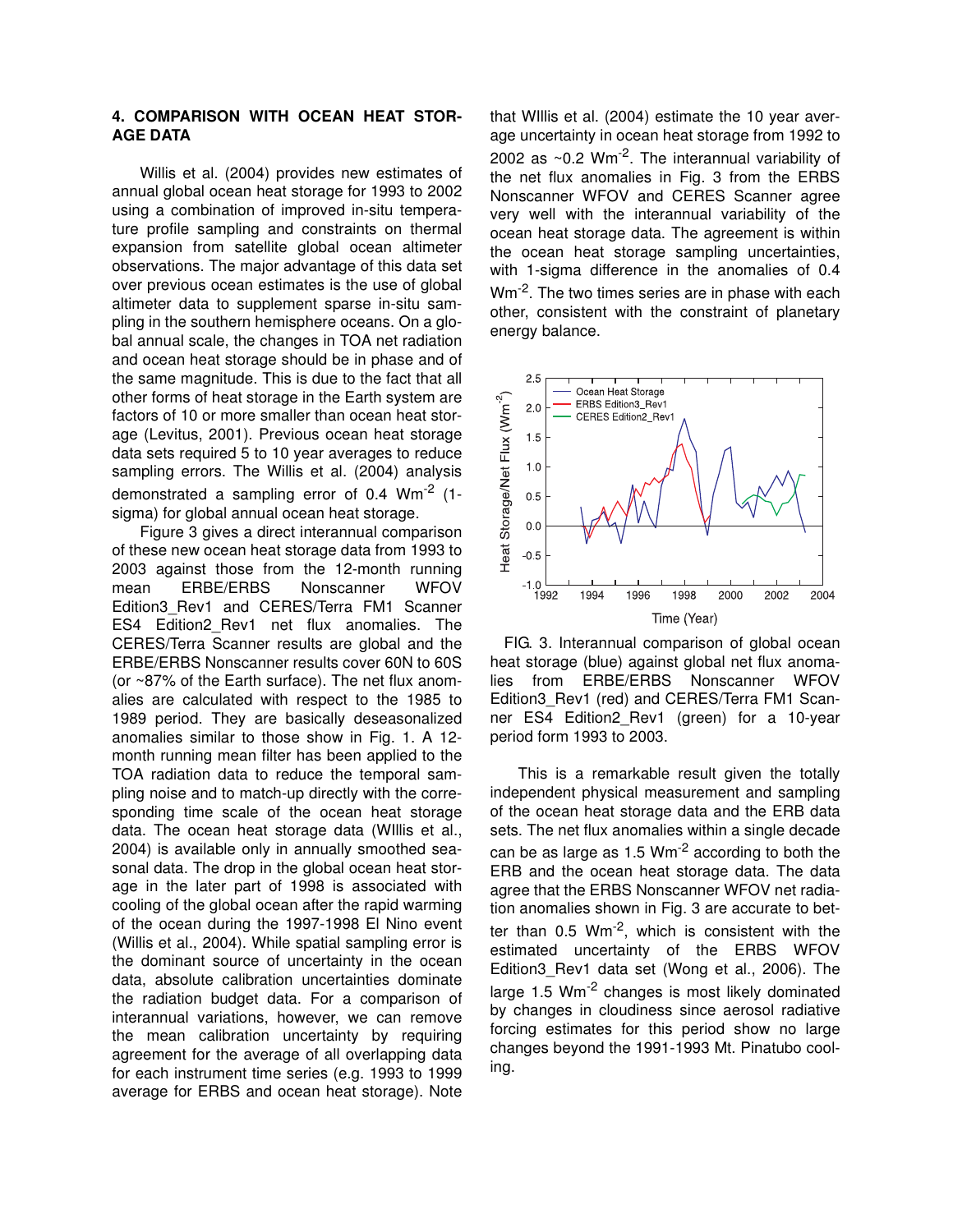## **4. SUMMARY**

Continuous monitoring of the Earth's Radiation field at the top of the atmosphere (TOA) is essential for understanding climate and climate variability on Earth. This short paper highlights the key results from a latest study (Wong et al., 2006) on the observed decadal variability of TOA ERB using the updated ERBE/ERBS Nonscanner WFOV Edition3\_Rev1 data set. Comparisons are make with various publicly available TOA ERB data sets, as well as recently released ocean heat storage data set, to get a consistent view of the changes in the TOA ERB since the mid 1980's.

The original and Edition2 ERBE/ERBS Nonscanner WFOV data contain small systematic errors that can affect the interpretation of decadal changes. Specifically, ERBS altitude slowly dropped from 611 km to 585 km over the 15-year period. This introduces a 0.6% correction to the decadal changes reported in a previous study. This altitude correction has been used to produce an updated ERBS Nonscanner WFOV Edition3 data set. The ERBS Nonscanner WFOV SW sensor dome transmission corrections determined by biweekly solar constant observations appear to have underestimated the change by about 1% over the first 15 years of the mission. This additional 1% correction to the SW sensor is not currently incorporated into the archived WFOV Edition3 data set and can result in an additional 1 Wm-2 correction to the decadal changes in both LW and SW fluxes. The drift correction, however, is available to data users through the WFOV Edition3 data quality summary so they can apply the correction to the WFOV Edition3 data and convert them into WFOV Edition3\_Rev1 data. Overall, the combined effects of altitude correction and SW sensor drift correction change the values of the reported decadal changes in tropical mean (20N to 20S) Earth radiation budget in TOA LW/SW/Net radiation between the late 1980s and the 1990s from 3.1/-2.4/-0.7  $Wm^{-2}$  to 0.7/-2.1/1.4  $Wm^{-2}$ , respectively.

Comparison of decadal changes in ERB with existing satellite-based decadal radiation data sets shows very good agreement among ERBS Nonscanner WFOV Edition3 Rev1, HIRS Pathfinder OLR, and ISCCP FD data sets. The AVHRR Pathfinder ERB data set, however, does not compare well against the ERBS Nonscanner WFOV and the two other ERB data sets, either in the normal AVHRR Pathfinder data, or in the corrected AVHRR Pathfinder data. Discontinuities in the AVHRR data remain too large for detection of the climate changes shown in the other data sets.

Comparison of interannual variability of net flux anomalies between ocean heat storage data and the broadband ERB data sets shows remarkable agreement in both phase and magnitude of these two very different types of data sets. The ocean heat storage data agree with the level of interannual variability found in the radiation data. This variation is larger than known variations in aerosol or other radiative forcings in the late 1990s, and suggests a closely linked variation in global ocean heat storage and global cloud net radiative forcing. Because phase lag is not expected between these two variables, it remains unclear if slight changes in ocean surface temperature and surface heat fluxes are changing clouds, or if clouds are changing ocean heat storage.

The results showed here further demonstrate the need for improving the quality of the current and future ERB climate data record through a) advancing instrument absolute calibration and instrument stability performance with new technologies, b) reducing possible gaps in the climate data record with overlapped missions through advanced planning, and c) adding independent ERB observations with independent analysis to confirm climate change surprises. These are not easy tasks, but they are needed to fully understand our changing climate system. Additional information about this study can be found in Wong et al. (2006).

Acknowledgments. The authors would like to thank Dr. Joel Susskind (NASA GSFC) for providing the HIRS Pathfinder OLR data set. The research of J. Willis described in this paper was carried out at Jet Propulsion Laboratory under a contract with NASA. The ERBE/ERBS Nonscanner WFOV S10N and the CERES/Terra FM1 Scanner ES4 data are provided by the NASA Langley Atmospheric Sciences Data Center in Hampton, Virginia. These data are also available directly on-line from their web site at eosweb.larc.nasa.gov. The ISCCP FD data set is obtained directly on-line from the ISCCP web site at isccp.giss.nasa.gov. The AVHRR Pathfinder ERB data set is obtained online from the NOAA web site at www.saa.noaa.gov. The NASA Science Mission Directorate through the CERES project at NASA Langley Research Center funded this study.